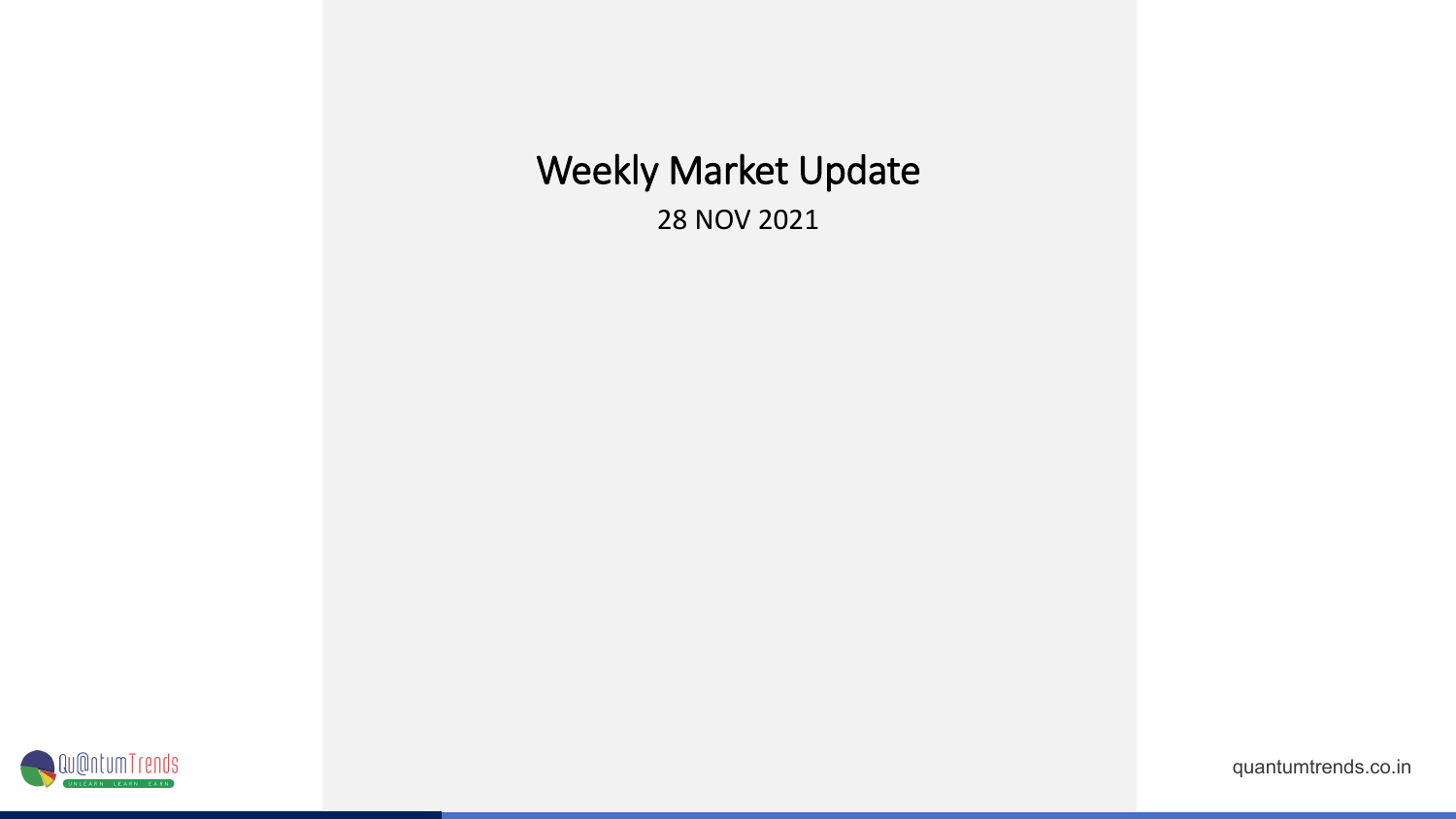# Global Growth

- $\overline{0}$ utlook 2022  $\overline{1}$  A high tide of growth, aided by a sea change in fiscal policy, is likely to help float the global economy safely over the rocks of risks in 2022, despite waves of worries emanating from COVID, inflation, shortages, and rate hikes.
	- Global GDP has surpassed its pre-pandemic level in 2021 and completed the transition from recovery to expansion, aided by strong policy support, the deployment of effective vaccines and the resumption of economic activities. In 2022, global GDP is anticipated to grow around 5%, forming the strongest backto-back years for the world economy since the early 1970s.
	- As COVID becomes endemic rather than pandemic, a seasonal surge in cases could lead to some new restrictions. Yet, each successive wave is likely to have diminished economic impact with hospitalization trends, rather than new case counts, becoming the hurdle for restriction
	- Historically, when central banks were lifting rates from a low level (below average) as they are now, stocks in the MSCI World Index performed best (+10.3%). Conversely, it was when they were being cut from a high level (above average), global stocks performed the worst (-17.8%).



#### environments

| <b>G20 Central Bank Rates</b> | <b>Above Average</b> | <b>Below Average</b> |
|-------------------------------|----------------------|----------------------|
| <b>Rising</b>                 | 5.9%                 | 10.3%                |
| Falling                       | $-17.8%$             | 5.5%                 |

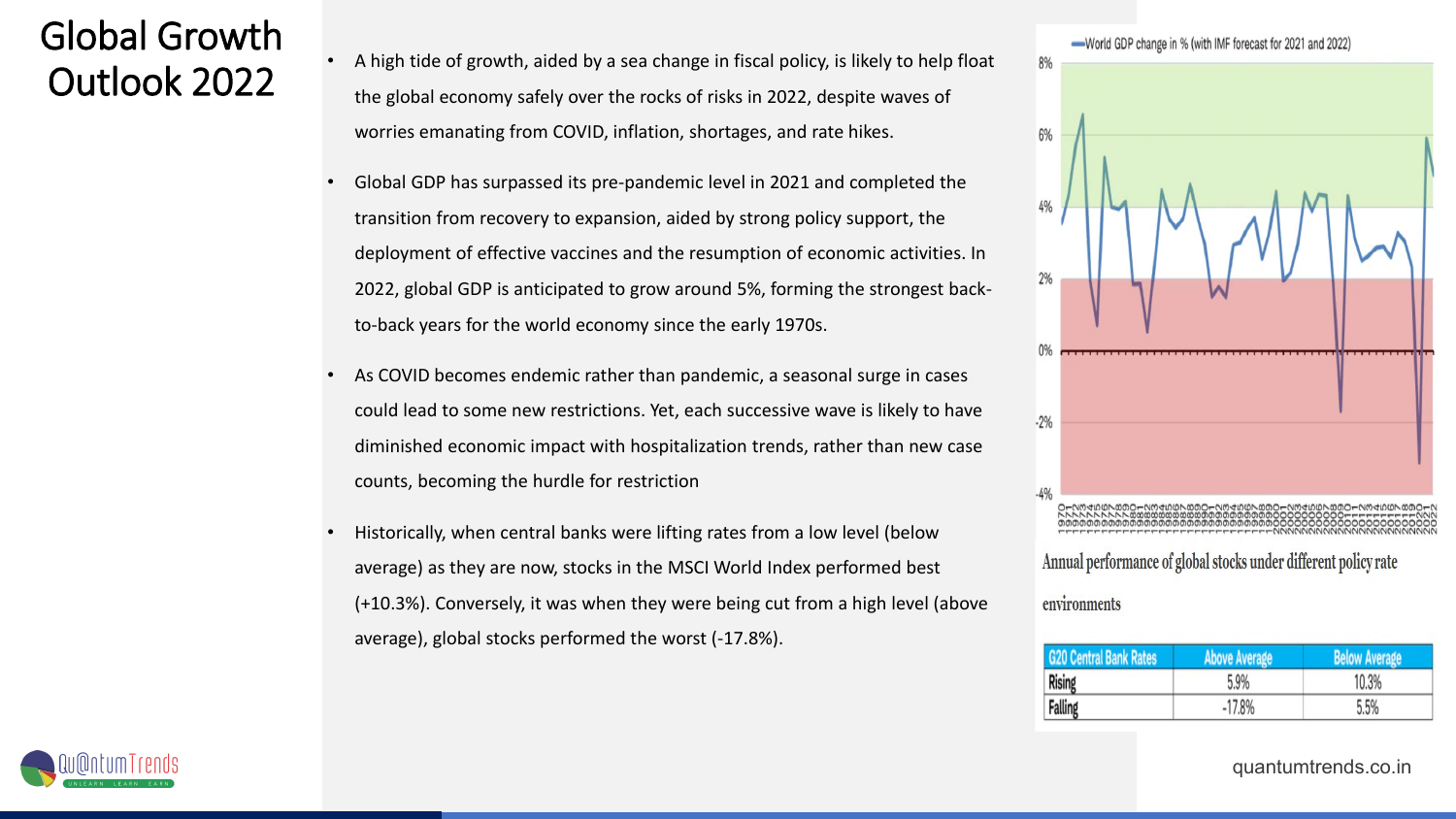Inflation is on account of Transition (… not transitory)

- The environmental emphasis and in particular the drive towards net-zero is the single biggest factor pushing inflation higher.
- The risk then is that during the transition, fossil fuel production will decline faster than fossil fuel demand which would give rise to price peaks for these energies like the one we have been seeing now. The energy transition will probably lead to higher inflation on average.
- An electric vehicle requires five times as much copper wiring as an internal combustion engine, and a 3-megawatt wind turbine (enough to Power around 800 homes) uses up to 4.7 tonnes of the metal.
- Electrification of everything is central to the energy transition, which has pushed copper prices to the highest in a decade. Oddly, this isn't yet stimulating increased investment in new production, which on current trends will drop by half over the next five years.
- Climate policies, pressure from public opinion, governments and savers discourage investment in fossil fuel production by cutting the financing of these investments. The rebound from Covid is colliding with reticence among the large publicly owned energy companies to invest in new production
- The increases in copper and oil are both inflationary, even though they're the result of opposing energy transition effects. Although the media breathlessly forecasts imminent peak oil, demand continues to grow while supply shrinks and the price does not decline because of that.







900

800

700



quantumtrends.co.in

900

800

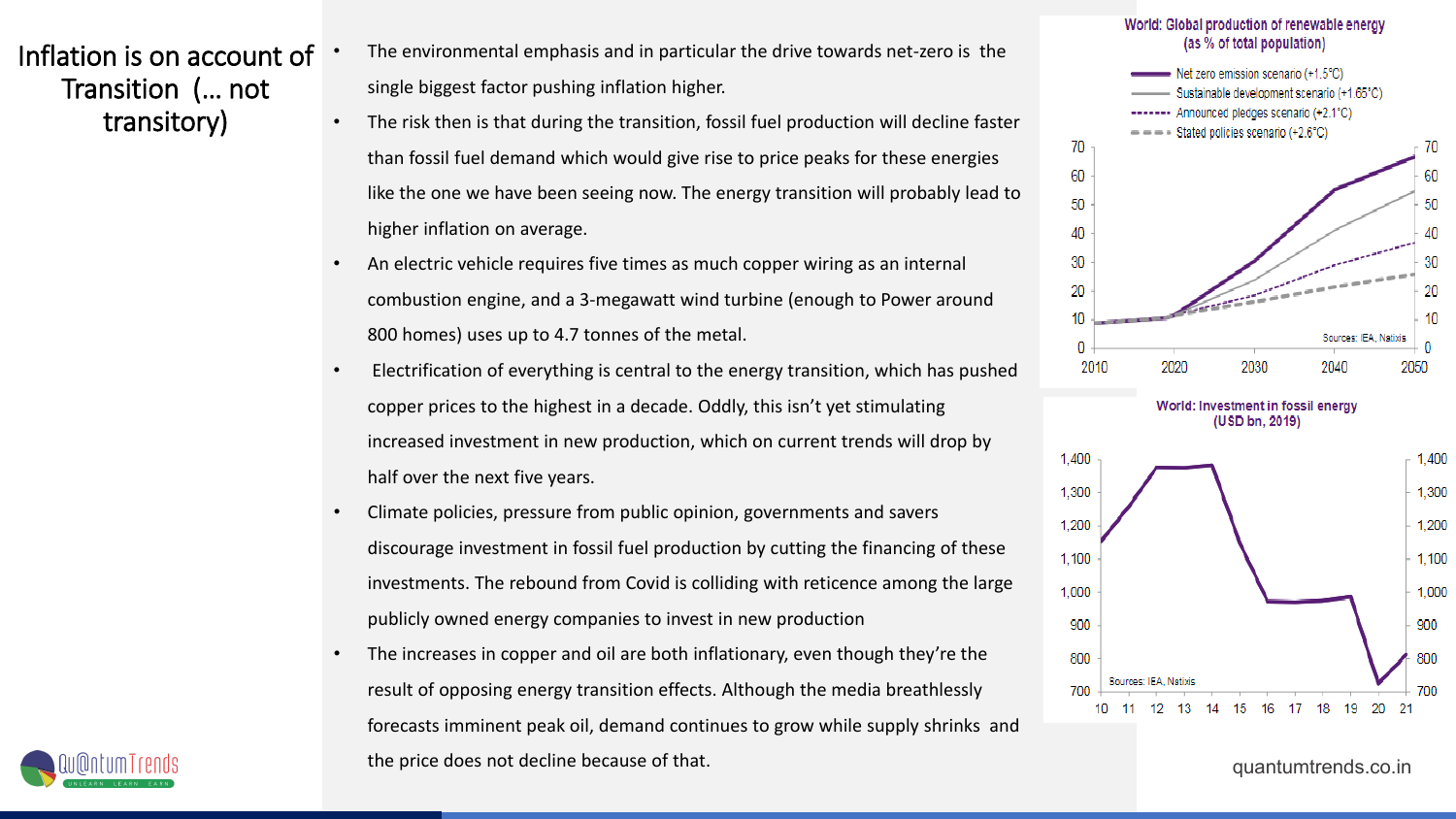

quantumtrends.co.in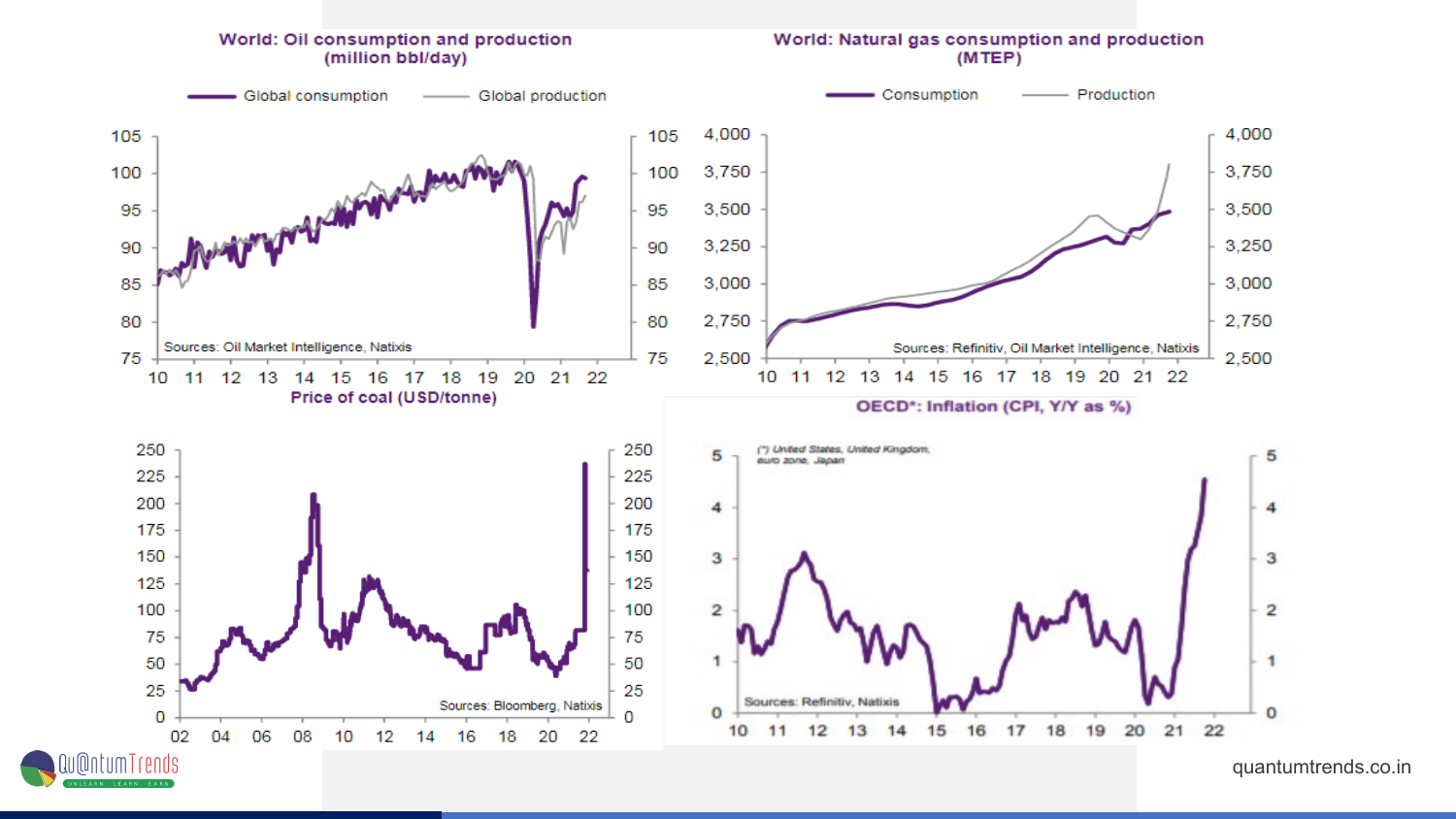Thanks Giving says Inflation is **Persistent** 

- American consumers hunting for Black Friday bargains did not find much in 2021 as supply remained tight and inventory was low and prices high .
- They had paid between +5-17% more for toys, apparel, appliances, furniture, computers, sporting goods and TV sets compared to 2020.
- Adobe Digital Economy Index has shown consumers spent \$14 billion online during Thanksgiving and Black Friday combined. This marks the first time where both days did not see an increase in online spending over last year.
- Offline Sales surged 29.8% through mid-afternoon, according to Mastercard Spending Pulse, which tracks all types of payments, including cash and credit cards.
- Out-of-stock messages have increased by 124% compared to just before the beginning of the pandemic in January 2020. The Adobe Index showed appliances, electronics, housekeeping supplies and home & garden having the highest out-of-stock levels.
- Looking at the inventory-to-sales ratio of the main segments of discretionary retail, inventories are significantly below their 10-year average.
- Measuring the gap in current inventory levels vs their long-term average against current sales levels, the estimate is that USD 41bn in goods are missing from the inventories of US discretionary retailers.
- Low inventory levels are the glass-half-empty way to look at the current retail environment.
- The glass-half-full view is that, in dollars terms, inventories have never been so elevated, and that lower ratios reflect the difficulty for retailers to keep pace with all-time high spending on discretionary goods.

quantumtrends.co.in • Durable goods consumption looks set to remain well above trend, **maintaining demand-side pressure (alongside ongoing supply-side pressure) on inflation.**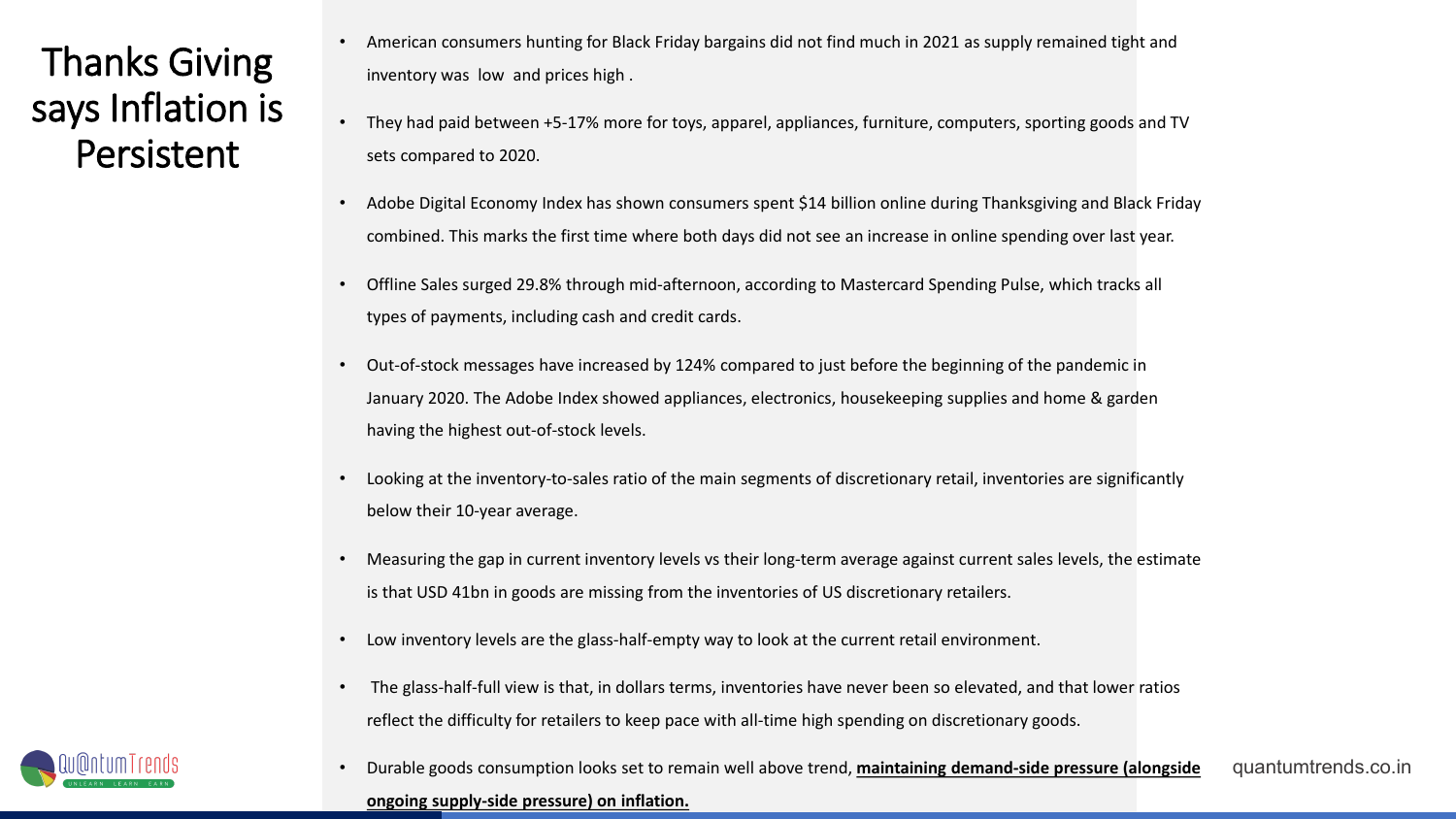#### Risk of the New

#### Variant

- A new variant is causing concerns among scientists (and investors with Friday's sharp risk sell-off) due to the variant's high number of mutations.
- Concern is that the new variant is able to evade immunity, as some of the mutations are known for reducing neutralisation, and is more infectious.
- Omnicron now accounts for nearly all cases in South Africa which happened much faster than for delta although number of new cases is very low.
- There is an opinion arguing that new treatments should still work and expects protection from the existing vaccines will remain high, at least against severe illness
- It is still early days. We know, for instance, that the beta variant is a bigger concern than the delta variant from a vaccine perspective, but the more contagious delta variant dominates beta.
- The worst-case scenario from an economic perspective is still a variant, which means that the world may have to start all over again.
- The most important questions remain : 1) is transmissibility higher?, 2) is it more dangerous? and 3) is the variant better able to evade immunity?
- A new variant, which means lower protection from being vaccinated or previously infected, is a risk nearterm, but vaccine producers should be able to quickly update their vaccines if needed.

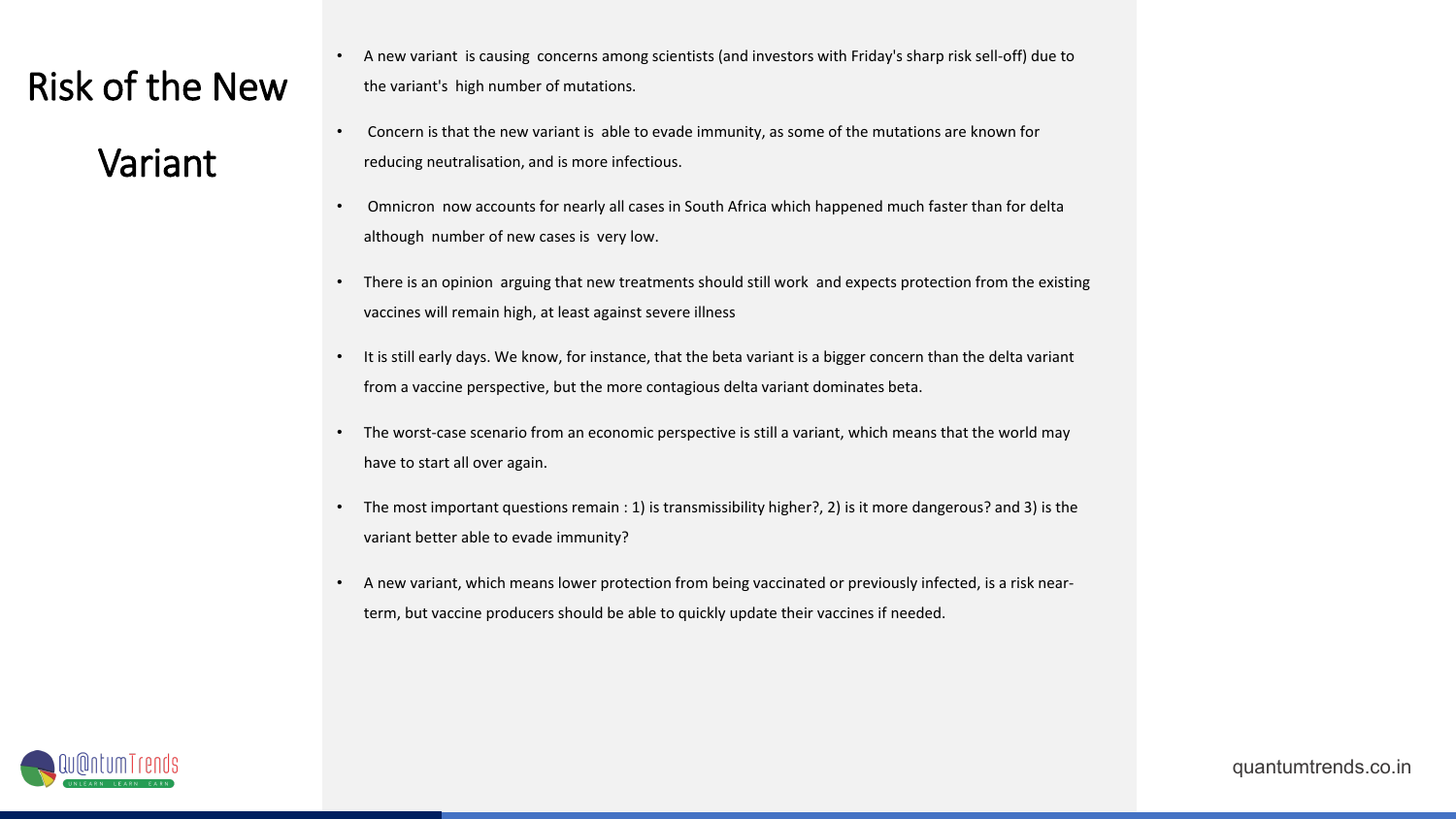US Economy – Strength **Continues** 

The big things to know from the latest batch of data is that consumer spending remains strong despite the highest inflation since 1990, the housing market remains strong if not quite as hot as sky-high expectations and a pop in exports might mean that trade could actually add to GDP growth in Q4 rather than detract from it as it has for the past five consecutive quarters.

- To the extent that this week brought surprises, the biggest was the drop in initial jobless claims, which fell to 199K. That is the lowest since 1969.
- While that was a bigger improvement than most expected (Bloomberg consensus was 260K), a single week's numbers may hardly make a story.
- The seasonality may have been a factor and could reverse next week.
- Still the trend decline in claims has been a steady driver of the Leading Economic Index for several months.
- Employers are struggling to find good help, so it makes sense that they would be reluctant to hand out pink slips in such an environment.
- USD continued to strengthen amid strong US data and re-nomination of Powell as Fed chair.
- Inflation is no doubt a headwind, but in October at least, it was not enough to stop consumers from spending, with a real personal spending pickup of 0.7%. With a five-handle on the PCE deflator, inflation is higher now than at any point since 1990.



• The headline PCE deflator came in at 5.0% year-over-year in October and core PCE was 4.1%.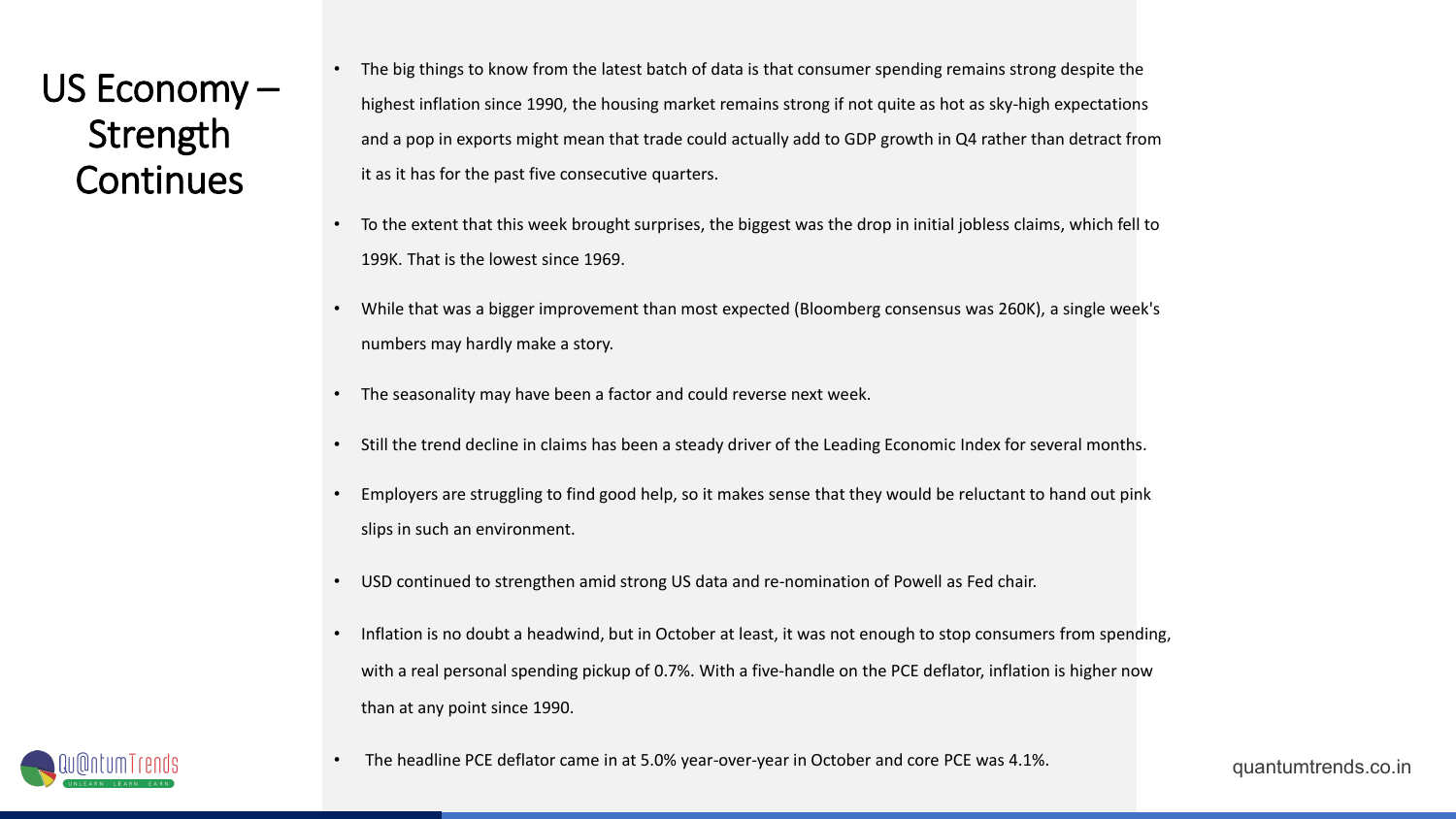US Equity Markets : Seasonal strength in store

- The holiday-shortened week ended with a bang, as news of a new COVID-19 strain overseas sparked worries over potential renewed lockdowns, with equity markets enduring the steepest daily decline in two months.
- Thin holiday trading volume likely exacerbated the reaction, but this is a reminder that despite the recent rally and still-favorable fundamental outlook, pandemic and policy uncertainties still pose credible risks to the market's tranquility in the near term.
- Going back to 1950, the market has come into Thanksgiving with a year-to-date gain of 20% or more 19 times, including this year.
- The average return in the following year was more than 18%.
- We don't expect 2022's gains to be quite that high, but this demonstrates that strong years don't have to be followed by disappointing ones.

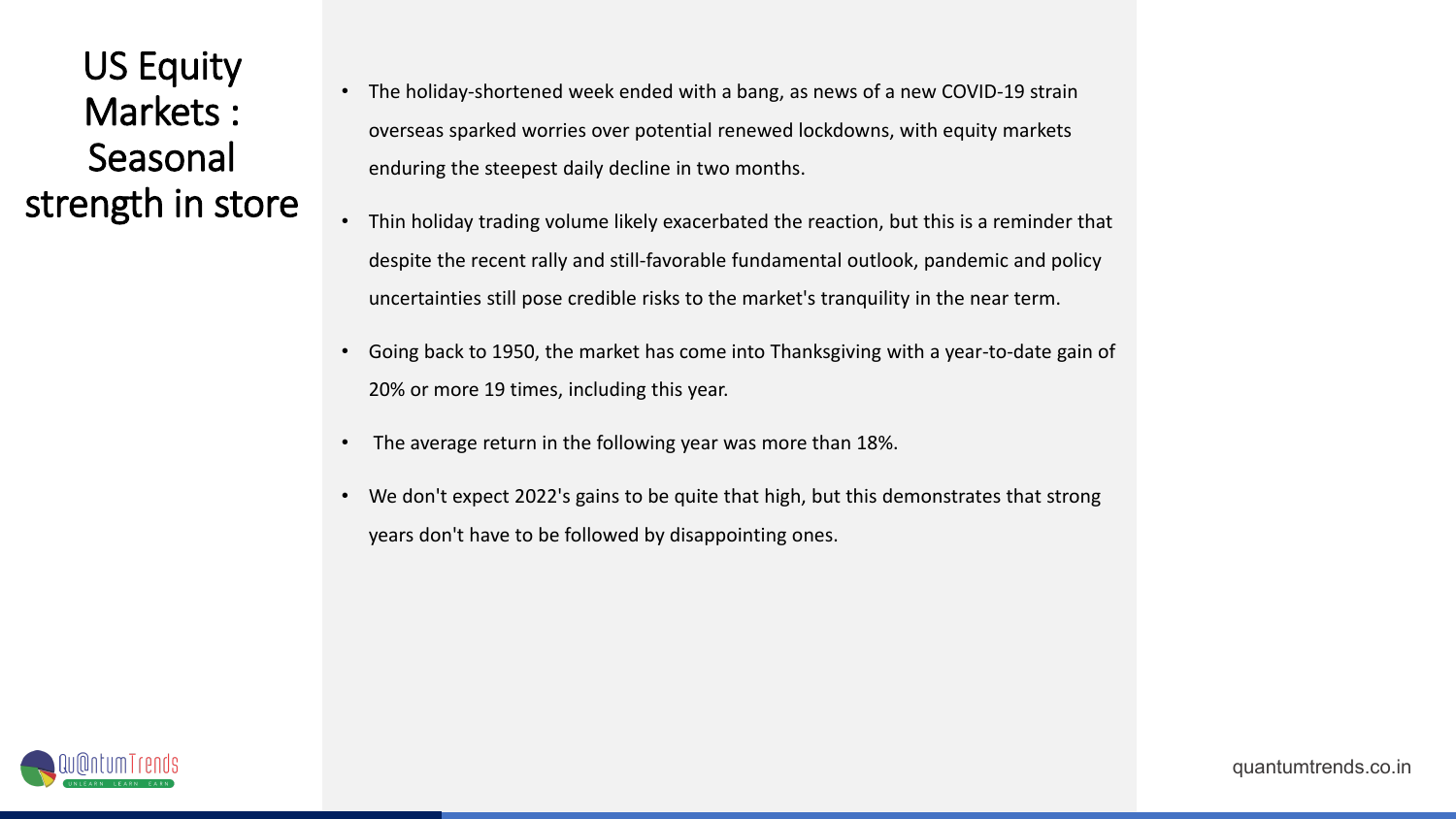#### What to expect next week

- Manufacturing and Services PMIs from the ISM and Markit, but will likely be headlined by Friday's November nonfarm payroll report.
- Other releases slated for next week that could garner attention include, Consumer Confidence, jobless claims for the week ended November 27, and the Fed's Beige Book.
- Also, amid the Fed accelerated tightening uncertainty, next week's host of Fedspeak could be a potential market mover, headlined by three days of commentary from Fed Chairman Jerome Powell.
- Rest of the world data includes China's Manufacturing and Services PMIs for this month, which will be accompanied by Japan's preliminary industrial production and retail sales for October, as well as preliminary Eurozone consumer price inflation statistics, and German retail sales.

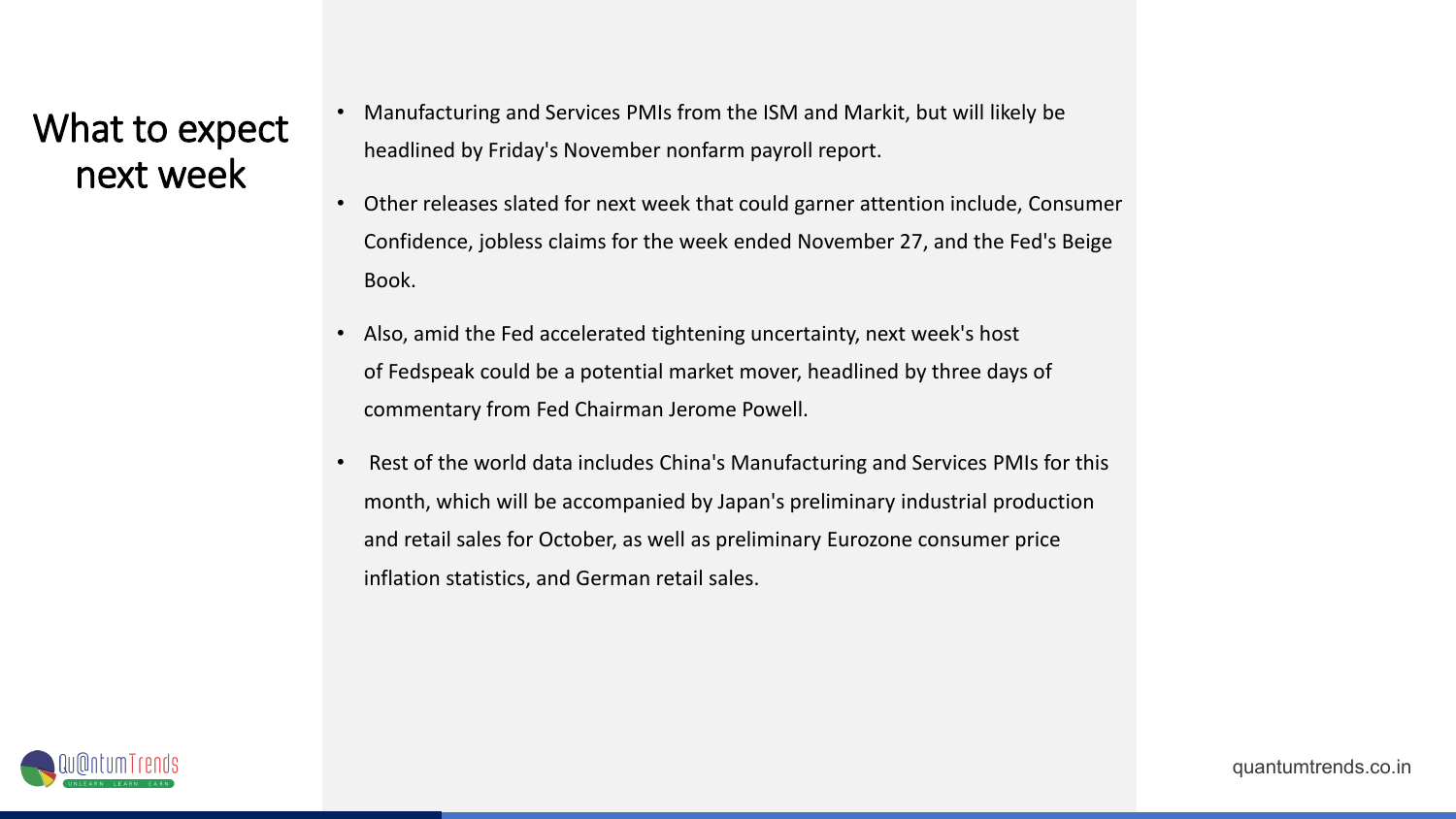#### Changing Face of FOMC

- Biden announced his intention to reappoint Powell as Fed Chair. There are two takeaways from his renomination.
	- The Administration is more confident in the probability the Build Back Better plan (BBB) will be passed. House passed its version of BBB late last Thursday. The Powell renomination was a bargaining chip in the case BBB faltered.
	- The probability of more aggressive Fed policy next year—i.e., accelerated tapering and more tightening than the two and half 25 bp rate hikes currently in the curve—is much higher now than if Brainard were to have been nominated .
- There will soon be three open governorships on the FOMC—one that was carried over from Trump and two others (Quarles and Clarida). In addition, there are two bank president openings in Boston and Dallas, but only the former has a vote on next year's FOMC.
- Powell may be less dovish next year now that he is reappointed.
- Next year the FOMC loses one super dove (Evans), a regular dove (Daly) as well as two moderates (Barkin and Bostic). They will be replaced by two super hawks (Bullard and George)
- If the Administration does not fill the governor openings, the FOMC will become much more hawkish next year.
- This argues for these positions to be filled before next summer when the bond market expects Fed liftoff to begin
- The upshot is that the Administration may be incentivized to fill the governorships with super doves to minimize the chance the Fed aggressively hikes rates next year.

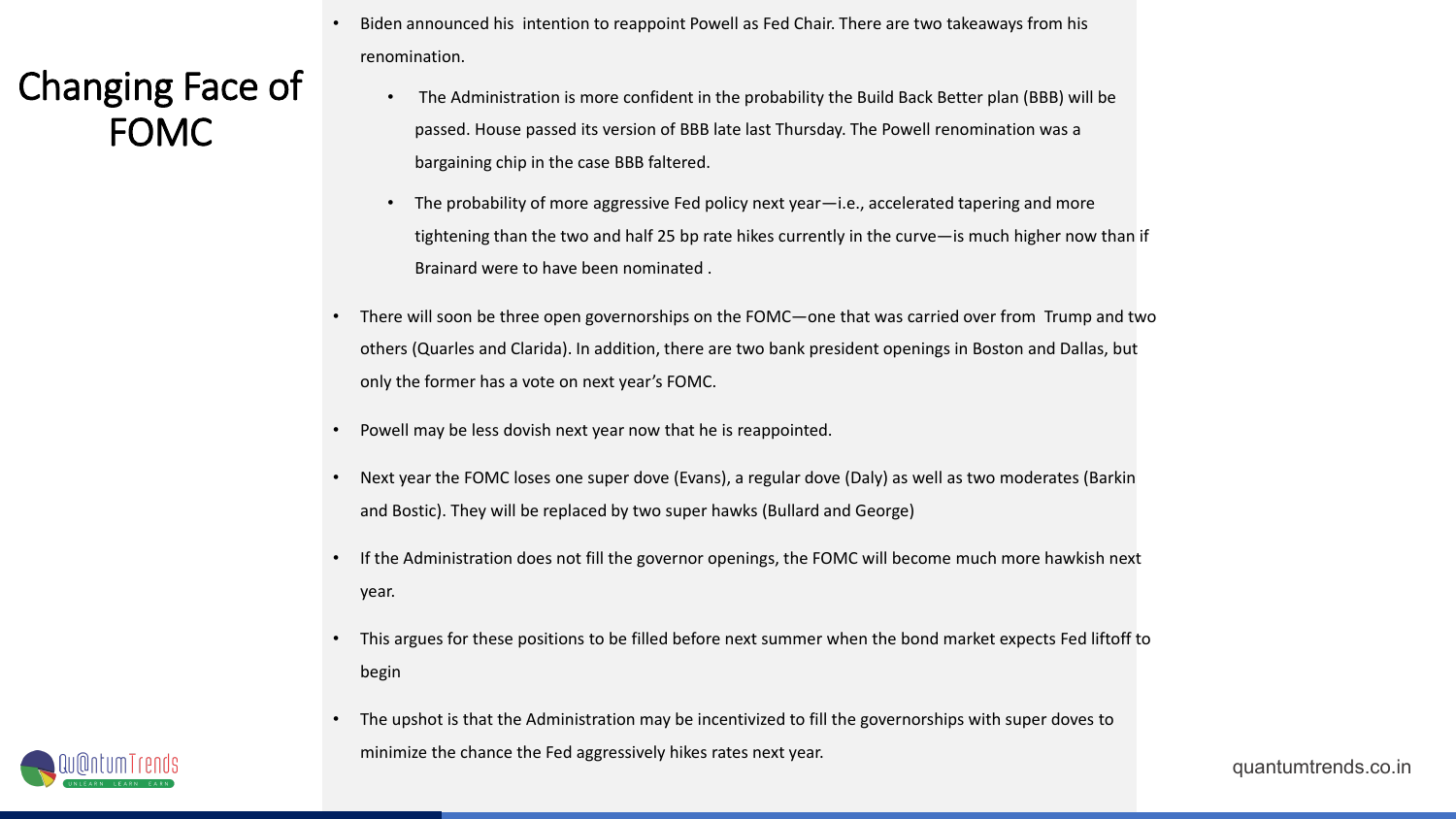- While US oil production at the beginning of 2020 was still over 13 mb/d, it stabilised for a long time at <br>US OII Dynamics 11 mb/d. 11 mb/d.
	- A slight increase is now noticeable, but at 11.4 mb/d, production is still nowhere near the level of two years ago.
	- All the more striking is Biden's call for more oil production while his local policy is more focused on meeting climate targets by 2050.
	- In that context, he has, among other things, called off the construction of the Keystone XL Pipeline from Canada, announced stricter environmental measures and revoked permits for oil/gas production on federal land.
	- Lower oil production has made the US a net importer again.
	- At the same time, we see that access to financial markets for many oil products has become significantly more difficult in recent years. Furthermore, there is more discipline among these companies in terms of capital management.
	- The larger producers, in particular, are looking more at a healthy business model and less at growth with borrowed money.
	- Also, regulations and legislation (e.g. on waste water and methane emissions) have become stricter and importantly labour costs have risen

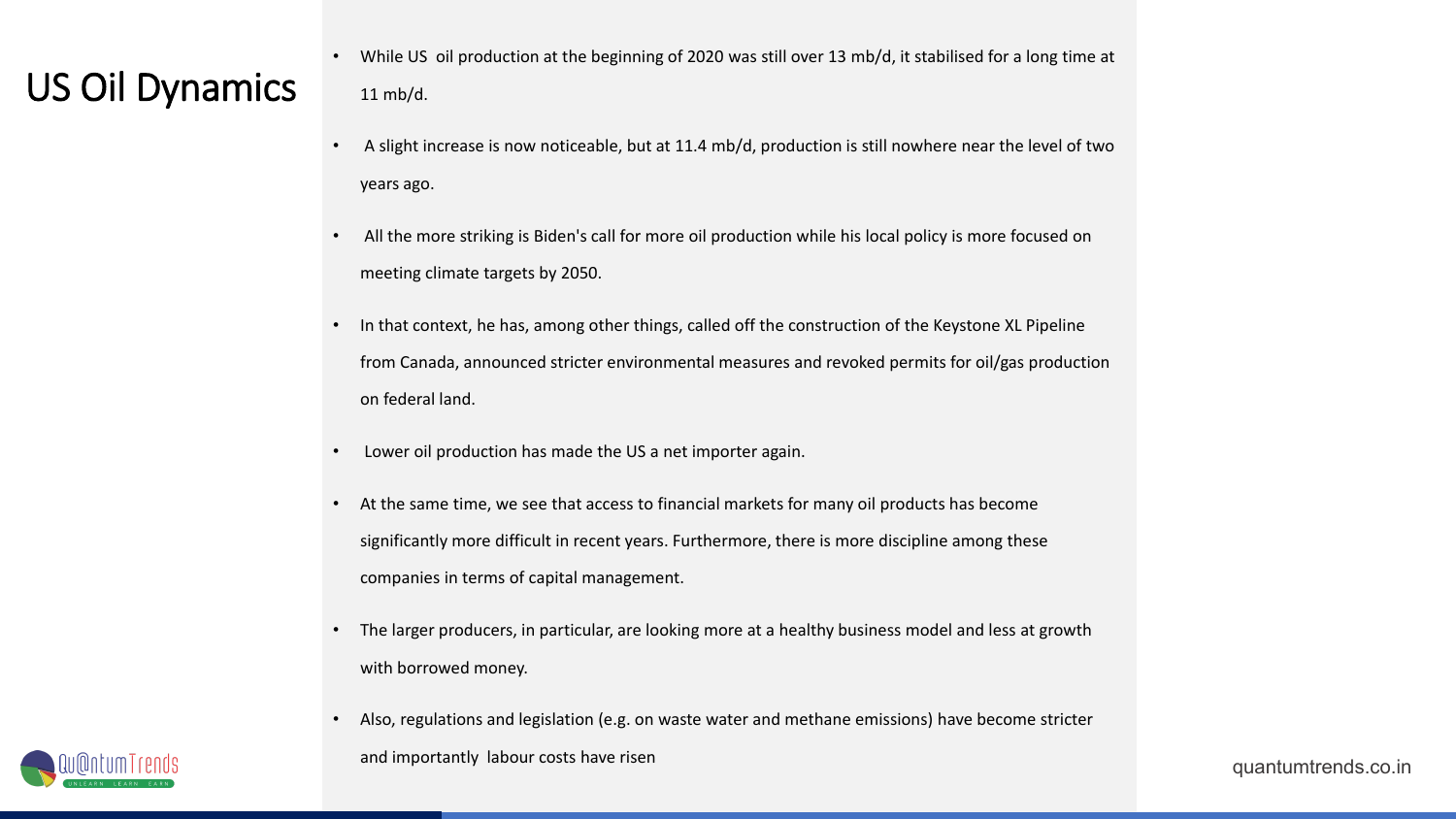### Europe : Risks aplenty

- European economy appears to be performing better than expected with November Euro area PMIs surprising on the upside.
- The EZ PMIs came in stronger than expected in November. The composite PMI increased to 55.8, up from 54.2 in October.
- Particularly the service sector picked up pushing composite PMI higher for the first time since the reopening fumes dozed off in July.
- The jump in the services PMI was totally due to higher 'current business activity', whereas the forward looking part of the services PMI ('business expectations') dropped by 2.4 points to its lowest levels since February.
- This drop in the business expectations in services probably is related to the rapid spreading of the Delta variant Potential new restrictions in Europe ahead. The Netherlands and Austria are already in lockdown and further countries could follow.
- German Ifo figures indicated slowdown in the coming months particularly in the service sector as further restrictions are lurking ahead and consumer confidence are heading lower in Germany, and in the Euro area, as high inflation erodes purchasing power
- Manufacturing PMI showed that production continues to rise, but that growth in the sector is still hindered by supply bottlenecks and shortages of material and/or equipment. Supplier's delivery times continued to lengthen at a steep rate in November, easing only slightly compared to October. Meanwhile, the sub-index for backlogs of work stayed at a high level, although it fell somewhat compared to October.
- Overall, the PMI report is in line with the view that economic growth will slow down markedly in Q4 (0.7% qoq) after GDP expanded by 2.2% qoq in Q3.

quantumtrends.co.in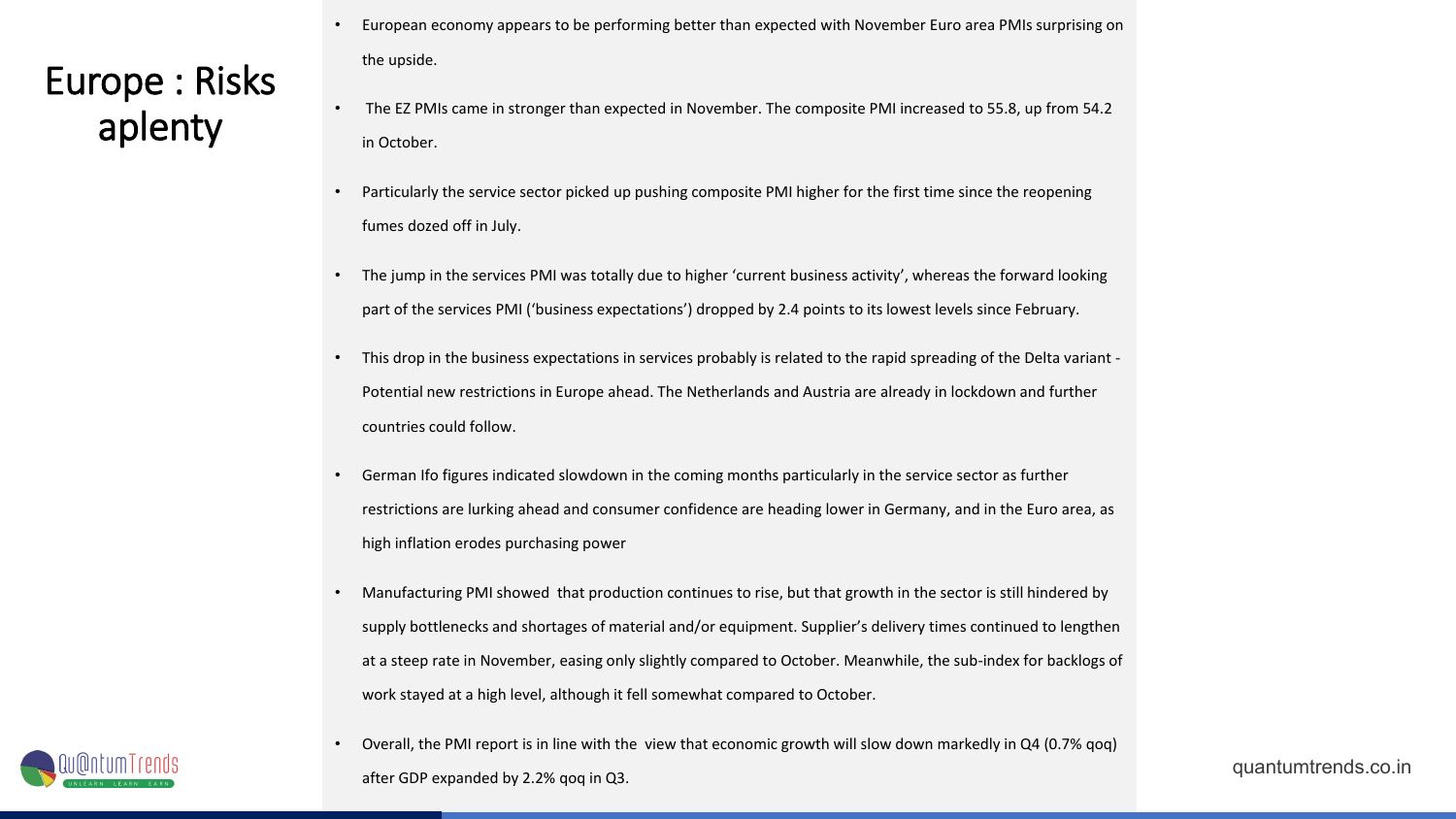#### China : Peak Stress Behind us

- The overall picture is still one of weakness, but with signs of a peak in stress in the property sector and leading indicators (such as credit growth) pointing to a bottom in early 2022. Base case is that there is Likely to be more weakness in the short term, as headwind from the property sector will continue to linger.Consumption is tempered by more frequent lockdowns and momentum in exports is coming down.
- PMIs continue to trend lower. Credit growth remains very weak but with signs of turning.
- Copper prices move sideways still in line with weaker manufacturing momentum.
- Govt has stepped in, though, to stabilize the developer crisis and also initiated moderate stimulus measures.
- It will pave the way for a gradual recovery of PMI's and growth during 2022 with growth getting back to trend by the end of 2022.
- PPI inflation jumped to a new high in October at 13.5% driven by high coal prices.
- CPI inflation is also grinding higher but at 1.5% is still far below the 3% target.
- PBoC cut the RRR rate by 50bp on 9 July but has refrained from more easing since. Markets look for a further cut soon, though.
- M1 growth remains weak and rising credit yields add new headwind.
- The effective yuan is at the strongest levels in six years spurred by strong trade flows.



quantumtrends.co.in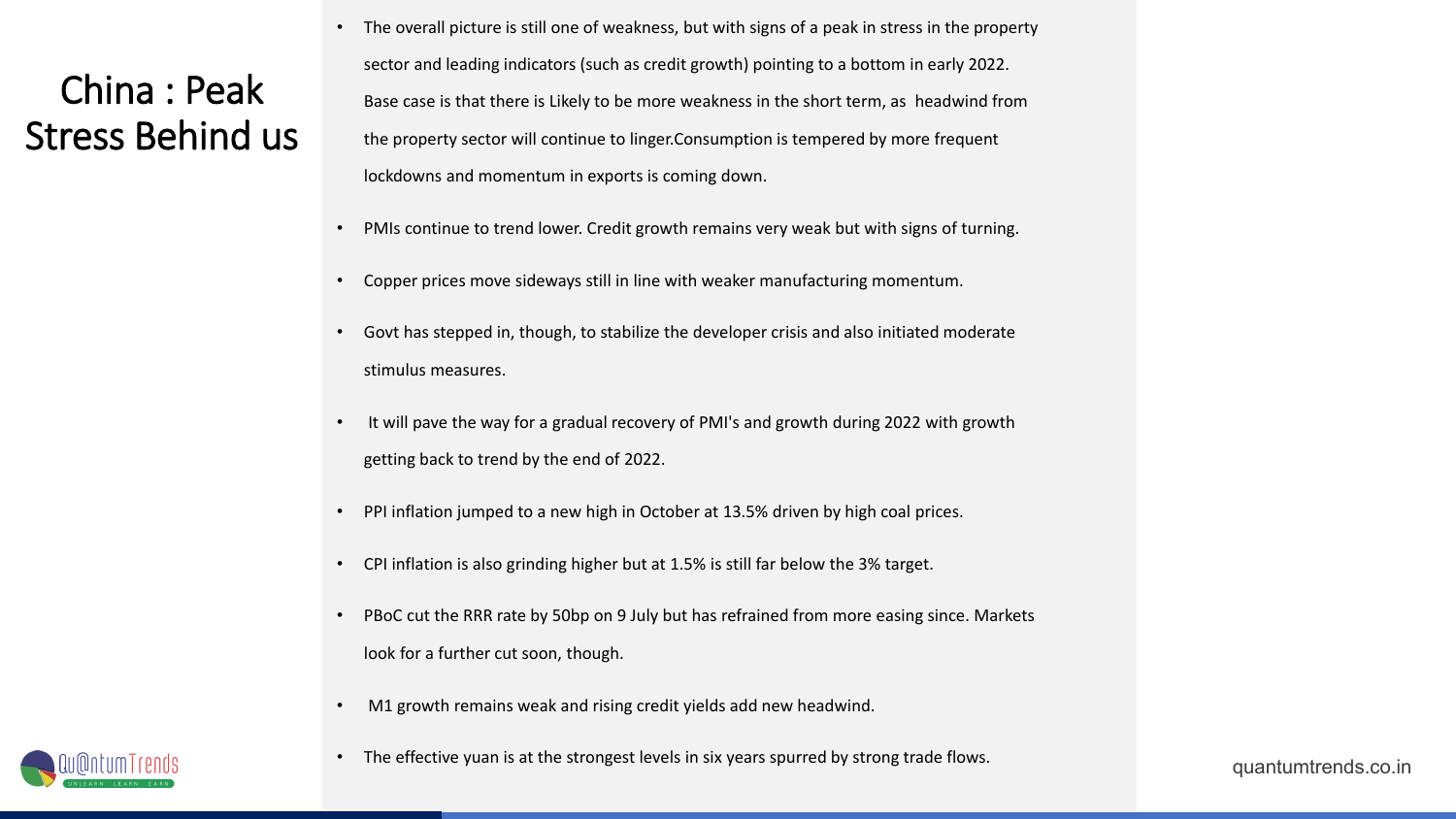#### India Bonds : Range bound

- Markets now expect global central banks to continue with accommodative stance, till there is clarity with respect to the impact of the new COVID strain, instead of tightening monetary policy to curb rising inflation as had been expected in the past few weeks.
- 10-year benchmark 6.10%, 2031 bond ended at 98.35 rupees or 6.33% yield.
- Markets are however wary of the RBI's moves in the secondary market after the they sold Rs.11.80 bln outside of open market operations in the week ended Nov 19.
- Rates are likely to stay range bound ahead of the outcome of the RBI 's monetary policy review meet from Dec 6-8.
- Currently, liquidity in the banking system is estimated to be in a surplus of over Rs.7.30 trln.
- GDP is expected to have grown 8.1% in the September quarter, thanks to a combination of factors, including improved economic activity levels and a favourable base effect.
	- Nomura's India Business Resumption Index had risen to 105.0 by the end of September, well above the pre-pandemic baseline of 100.0.
	- Merchandise exports performed robustly, hitting an all-time high of \$35.43 bln in July. This has since been exceeded in October, when it came in at \$35.65 bln.